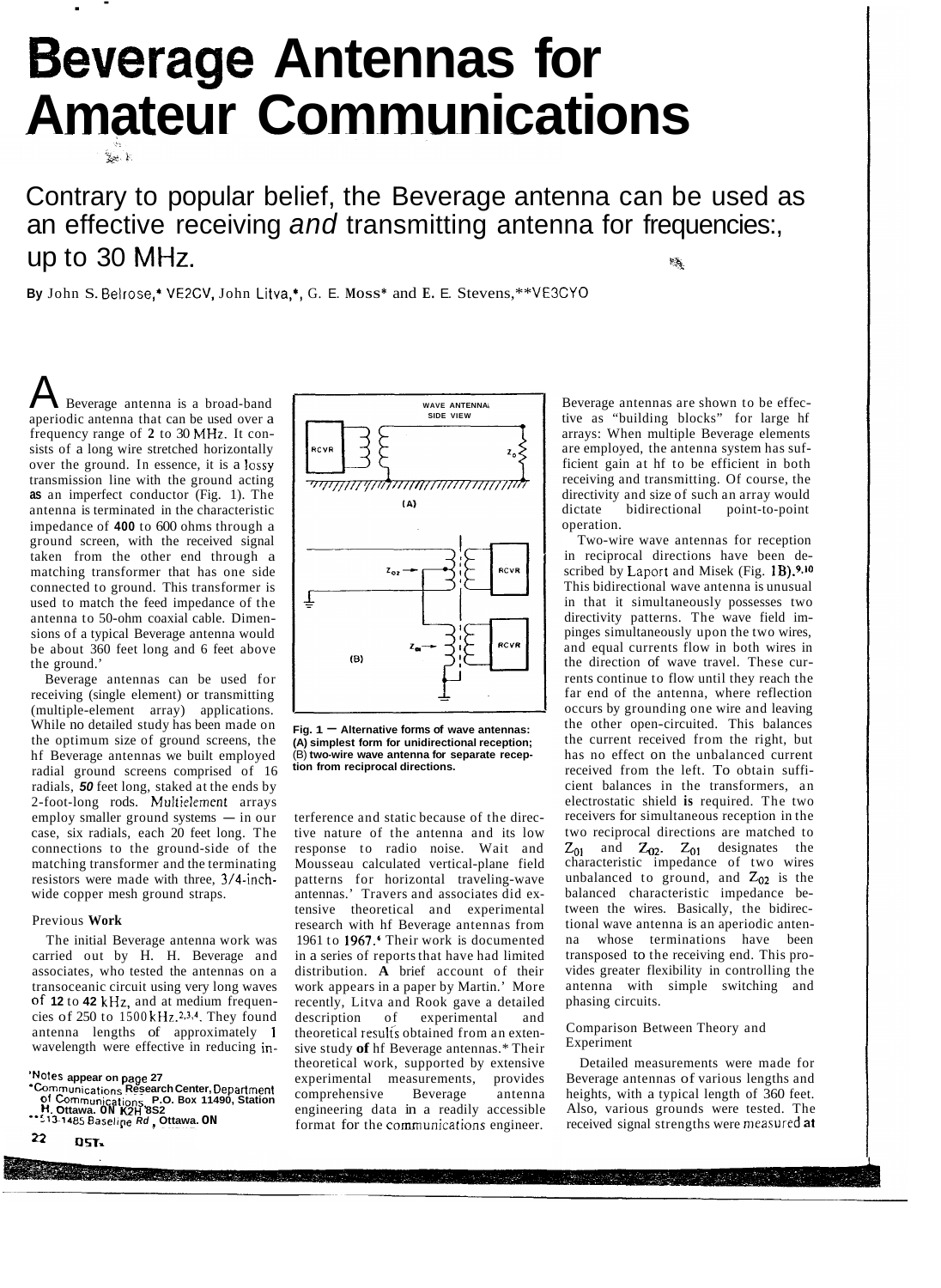several frequencies, and airborne transmitters were used for signal generation. An aircraft towed a vertically polarized transmitting dipole, called XELEDOP (Transmitting Elementary Dipole of arbitrary Polarization)."

To develop azimuthal patterns with XELEDOP, the antenna must be towed concentrically around the antenna under test (AUT) at various heights and distances. A cut of the vertical pattern can be obtained by flying across the AUT at a given height (1.9 miles, typically) along the boresite, correcting the results for spatial attenuation, and for the changing angle between the XELEDOP dipole and the AUT ray direction.

Several antenna pattern measurements were made using a dipole suspended from a balloon. These measurements were made on a radius of about 1600 feet from the AUT, with the dipole coming within a quarter wavelength of the ground. Some examples of the various results using both balloon and XELEDOP techniques are shown in Figs. **2, 3** and **4.** 

In Fig. **2,** a comparison is drawn between theoretical and experimental azimuthal patterns measured by the XELEDOP technique at I8 MHz. The vertical pattern (corresponding to the azimuthal pattern in **Fig. 2C)** is shown in Fig. **3.** Measurements were also done using a 1/4-wave ground-plane antenna as a reference to measure the gain of the Beverage ground wave.

The results of detailed measurements of the vertical pattern at the azimuth of maximum gain are illustrated in **Fig. 4.**  These results deserve some discussion. In this test, the AUT was a Beverage pair (two elements of a rosette array); therefore, the theoretical gain should increase **3** dB over a single Beverage element. The balloon measurements for low elevation angles  $(\psi \leq 3)$ <sup>°</sup>)clearly illustrate the response of the antenna to ground waves. The skywave lobe was a maximum at  $\psi_N \sim 16^\circ$ .

Clearly, there is a consistent agreement between theory and experiment in the main lobe, but a fairly large discrepancy in the side- and back-lobe levels. Typically, the side lobes of theoretical patterns are **25** dB lower than the main beam, whereas measured values are normally only about **15** dB below the level of the main beam.

# Theoretically Derived Parameters for Beverage Antennas

Since the agreement between experiment and theory was, except in some instances, reasonably good, it follows that theoretically derived parameters can be used with confidence in Beverage antenna design. Since theory reveals design trends better than experimentation, we shall consider the effects of length, height, frequency and ground conductivity on the Beverage antenna.



Fig. 2  $-$  Comparison of theoretical and experimental azimuthal patterns for a Beverage antenna **at 18 MHz.** 



**perimental vertical pattern in the bore-site direction (at 18 MHz) for an antenna length of 360 feet and a height of 4 feet (azimuthal pattern Is shown in Fig. 2C).** 



**Fig. 4 – Vertical radiation pattern for a Beverage-pair antenna in azimuth** of **the main lobe at 9.5 MHz.** 

The length of *a* Beverage antenna should be greater than **1** wavelength, and since we are concerned with frequencies of 1.8 to 30 MHz, an antenna 656 feet long should give satisfactory performance at 1.8 MHz. Figs. 5,6 and **7** are examples of design parameters  $-$  calculated values of gain in the main lobe  $(G_N)$ , azimuthal beamwidth  $(BW_A)$ , launch angle  $(\psi_N)$  and vertical beamwidth  $(BW\psi)$  for Beverage antennas **328,** 656 and 984 feet long, all 6.5 feet high over average dry soil.

Figs. 8, **9** and 10 illustrate how the gain **(G<sub>N</sub>)** varies with antenna length, antenna height and soil conductivity. Fig. **8** illustrates that the optimum length for a Beverage antenna mounted 6.5 feet above average dry soil is about **4** A. In Fig. 9, it is shown that the gain increases at all frequencies as the height increases from **12**  inches to 10 feet. The change is especially marked at the higher frequencies. The curves in Fig. **10** show the dependence of gain on earth conductivity. At 2 MHz, the gain decreases as earth conductivity increases, whereas at higher frequencies this variation has the opposite trend: Gain increases **as** conductivity increases.

# Beverage Antenna Arrays for Transmitting Applications

While Beverage antennas are good for receiving because of their directivity and low noise, their efficiency is rather low. Compare, for example, the gain figures for the Beverage antennas discussed above with that of a quarter-wave antenna over a perfectly conducting earth, which is 5.16 dBi. For hf-receive applications, discrimination or directivity gain is the important factor, as the system signal-tonoise ratio is determined by ambient radio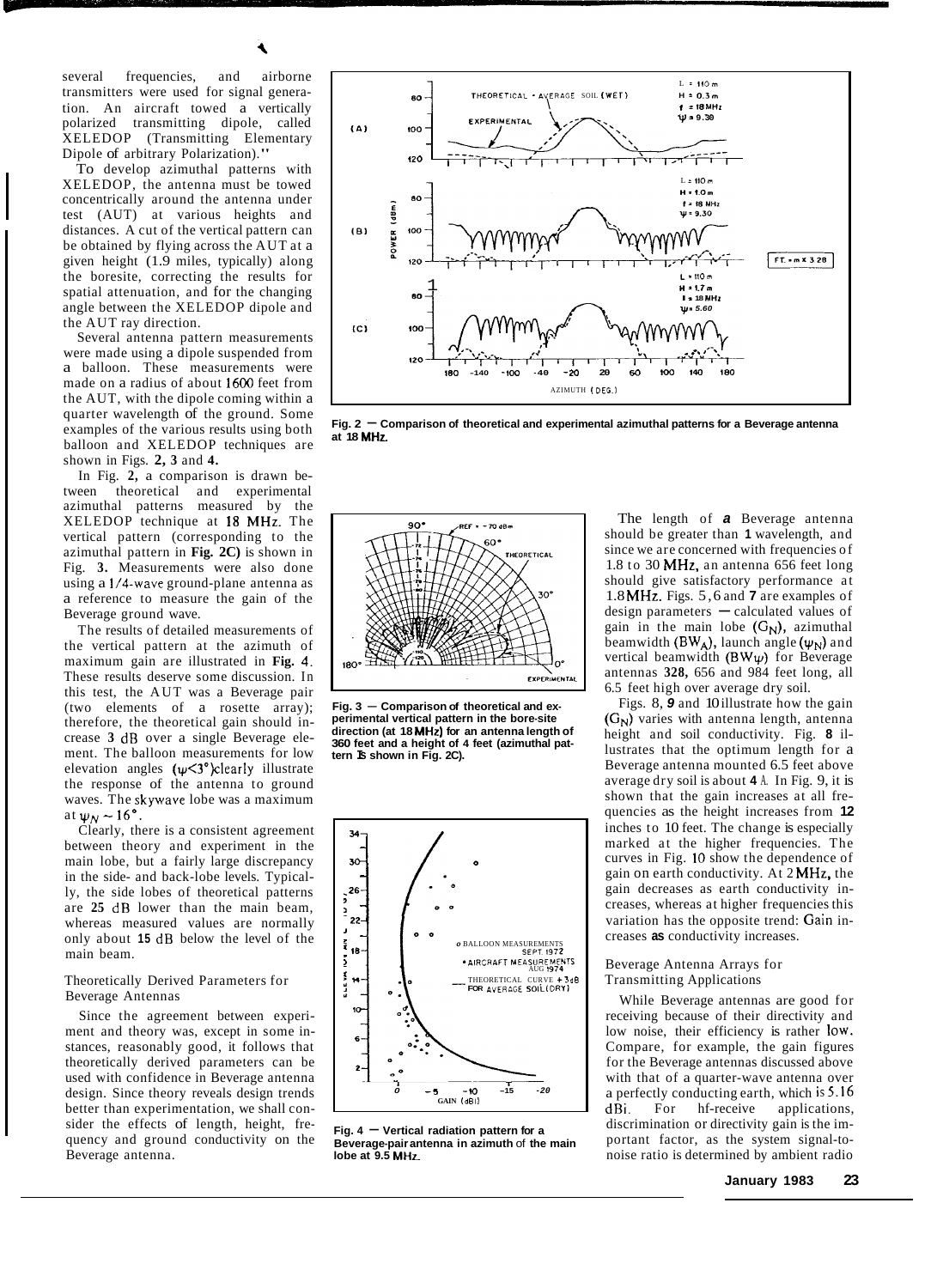noise, not the internal-equipment noise as at vhf. Thus, a directive receiving antenna can be many decibels below isotropic reference and still be useful. Consequently, the lack of efficiency in the Beverage antenna is of no importance for receiving. During transmission. however, poor efficiency represents power wasted, since radiation efficiency is a measure of the power radiated divided by the power of the transmitter.

Beverage antennas can be operated as linear phased arrays, employing several closely spaced Beverage-antenna elements fed in phase. The power gain of such an array increases by about 3 dB each time the number of elements is doubled, provided the elements are independent. The effect of interaction among elements, which limits the efficiency achievable by such arrays, has been determined. For element heights on the order of *6.5* feet, the



Fig.  $5 -$  Design parameters for average dry soil:  $H = 6.5 \text{ ft}; \textbf{L} = 328 \text{ ft}.$ 



Fig.  $6$  - Design parameters for average dry soil:  $H = 6.5$  ft;  $L = 656$  R.



 $10: H = 6.5$  it;  $L = 984$  ft.



interelement spacing can be as small as 20 feet. If there is sufficient land to mount a Beverage antenna in its length, only a modest increase in complexity could provide a power-gain increase of  $3$  or  $6 d\hat{B}$  by

employing 2 or **4** elements in a linear phased array.

An example of a Beverage array is shown in Fig. 11. It consisted of eight 500-foot elements mounted 6 feet above







Fig.  $11$  - Plane view of an experimental Beverage array. See text for details.





Fig. **12** - Measured azimuthal patterns for the experimental Beverage array shown In Fig. **11.**  Note that the 0 dB reference corresponds lo + 10 dBi.



Fig. 9 - Gain of a Beverage antenna element as a function of frequency and height **(L** = **656**  ft, average dry soil).

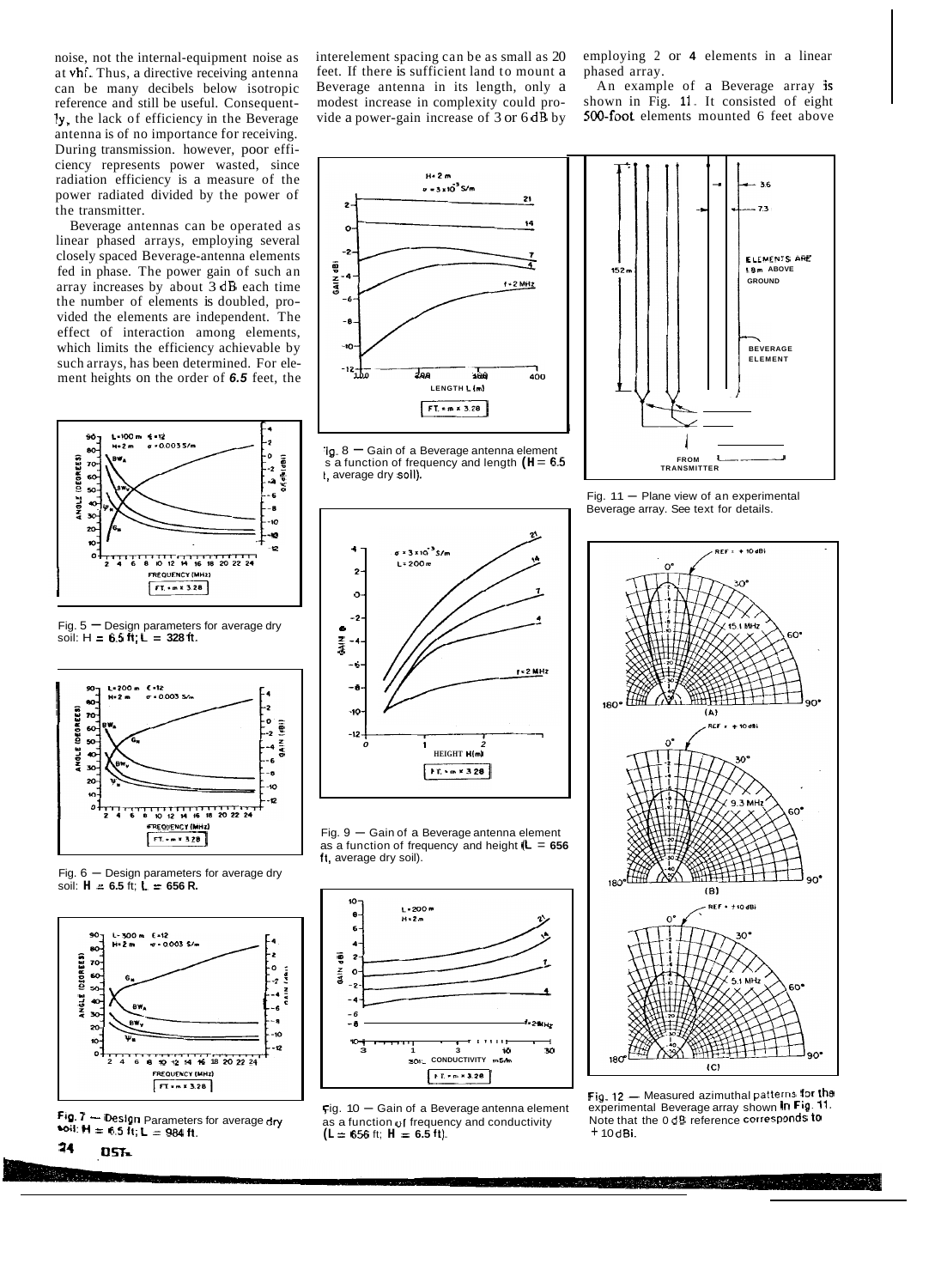

Fig. **13** - Measured and theoretical elevation patterns *for* the experimental Beverage array shown in Fig. **11.** Note that the 0 **dB** reference corresponds to + **10 dBi.** 

the ground, with the elements arranged in pairs. Each pair was coupled directly to a matching transformer, which was connected through a length of coaxial cable to a 1:4 power divider. The measured azimuthal and elevation patterns, expressed in dBi, are shown in Figs. 12 and **13,** with those for 5.1, 9.3 and 15.1 **MHz** shown in **A.** B and C. The theoretical plot in Fig. 13 demonstrates the close agreement between practical results and theoretical calculations of the main lobe. The pattern results were repeated for summer (3-foot-high grass, damp ground) and winter (6-inch dense snow cover, partially frozen ground) with no change in the results.

## **Conclusions**

The Beverage antenna and arrays of Beverage elements present an inexpensive alternative for transmitting and receiving on long-range, point-to-point communications circuits. The disadvantage, from a radio amateur's viewpoint, is that gain is realized in only one or two reciprocal directions and a large amount of real estate is required for a Beverage a rray on the lower hf bands.

# **Appendix**

The Beverage antenna is analyzed as a transmission line in which current has been induced by the impinging electromagnetic field parallel to the Beverage wire. The characteristic impedance and propagation parameters derived (or measured) from transmission-line theory are therefore important elements in analyzing the performance of the antenna. The simplest formula for the characteristic impedance of a<br>
single wire over a ground is<br>  $Z_0 = 60$  In  $\frac{2h}{a}$  (Eq. 1) single wire over a ground is

$$
Z_o = 60 \ln \frac{2h}{a}
$$

where

h = height of the Beverage wire above ground

(Eq. **1)** 

- $a =$  radius of wire
- **n** = antenna current-wave propagation factor

Although a more complicated analysis of the impedance of a wire over lossy ground is discussed by Litva and **Rook,** the detailed analysis does not improve the agreement with the experimental data. The impedance and propagation characteristics of the transmission line can be determined experimentally by measuring the input impedance of the line with the far end open and short circuited; or, by measuring the current on the antenna by means of a small probe that is excited by an rf generator. The characteristic impedance is calculated from the open and closed circuit impedance measurement:

$$
Z_o = \sqrt{Z_{oc} \times Z_{sc}}
$$
 (Eq. 2)

where  $Z_{\text{oc}}$  = open-circuit line impedance at a given frequency **(FG)** 

 $Z_{\text{sc}}$  = short-circuit line impedance at  $F_G$ .

The input impedance is generally complex. The propagation constant  $\gamma = a + j\beta$  is another important parameter:

$$
\gamma = \frac{1}{I} \tanh^{-1} \sqrt{\frac{Z_{sc}}{Z_{oc}}} \tag{Eq. 3}
$$

The real and imaginary parts of this parameter are the attenuation (ain nepers/meter) and the phase constant  $(\beta$  in radians/meter), which are needed **to** calculate the current wave that traverses the wire.

The velocity of propagation can be obtained from the current measurements, or from the open (or short) circuit impedance measurements, since the input **is** high (or low) when the electrical length of the line is an integral multiple of a half (or quarter) wavelength.

In Fig. 14. the average characteristic impedances of a 360-foot antenna about **4** feet (mean height) over average wet soil (for soil conductivities and types see Table **1)** is shown



Fig. **14** - Characteristic impedance **of** a Beverage antenna **360** feet long and **3.7** feet high situated over average wet soil.

| Table 1             |                     |            |
|---------------------|---------------------|------------|
| Soil Conductivities | Conductivity        | Dielectric |
| and Types           | S/m                 | Cohstant   |
| Sea Water           | 5                   | 81         |
| Average soil (wet)  | $10 \times 10^{-3}$ | 10-25      |
| Average soil (dry)  | $3 \times 10^{3}$   | $10 - 15$  |
| Poor soil           | $I \times 10^{-3}$  | 10         |
| Poor soil $(dry)$   | $3 \times 10^{-4}$  | 8          |
| Dry sand            | $1 \times 10^{-4}$  | 5          |



Fig. **<sup>15</sup>**- Theoretical and experimental values **of** current-wave velocity factor as a function **of**  frequency for average wet soil (the experimental values were **for** an antenna height **of 3.7**  feet).



Fig. 16 - Attenuation as a function of frequen-<br>cy for a 6-foot-high Beverage antenna over poor soil.

for the range of 2 to 24 **MHz.** The mean value is 480 ohms, but clearly a single value for a terminating resistor will not result in absence of reflection from the end of the antenna. It should be noted that  $Z_0$  (calculated) equals 462 ohms. The Beverage wire was no. 12 copperclad steel, for which  $a = 0.0043$  in. Using Eq. **1:** 

$$
Z_{o} = 60ln \frac{2 (4.13) (100)}{0.0043} = 462 ohms
$$
\n(Eq. 4)

In' Fig. 15, we compare measured and calculated values for the current-wave velocity factor. The theoretical values have been calculated for various heights above average wet ground. The measured values were determined from current measurements. In Fig. 16; we show a comparison between theoretical and measured current-wave attenuation

**January 1983 25**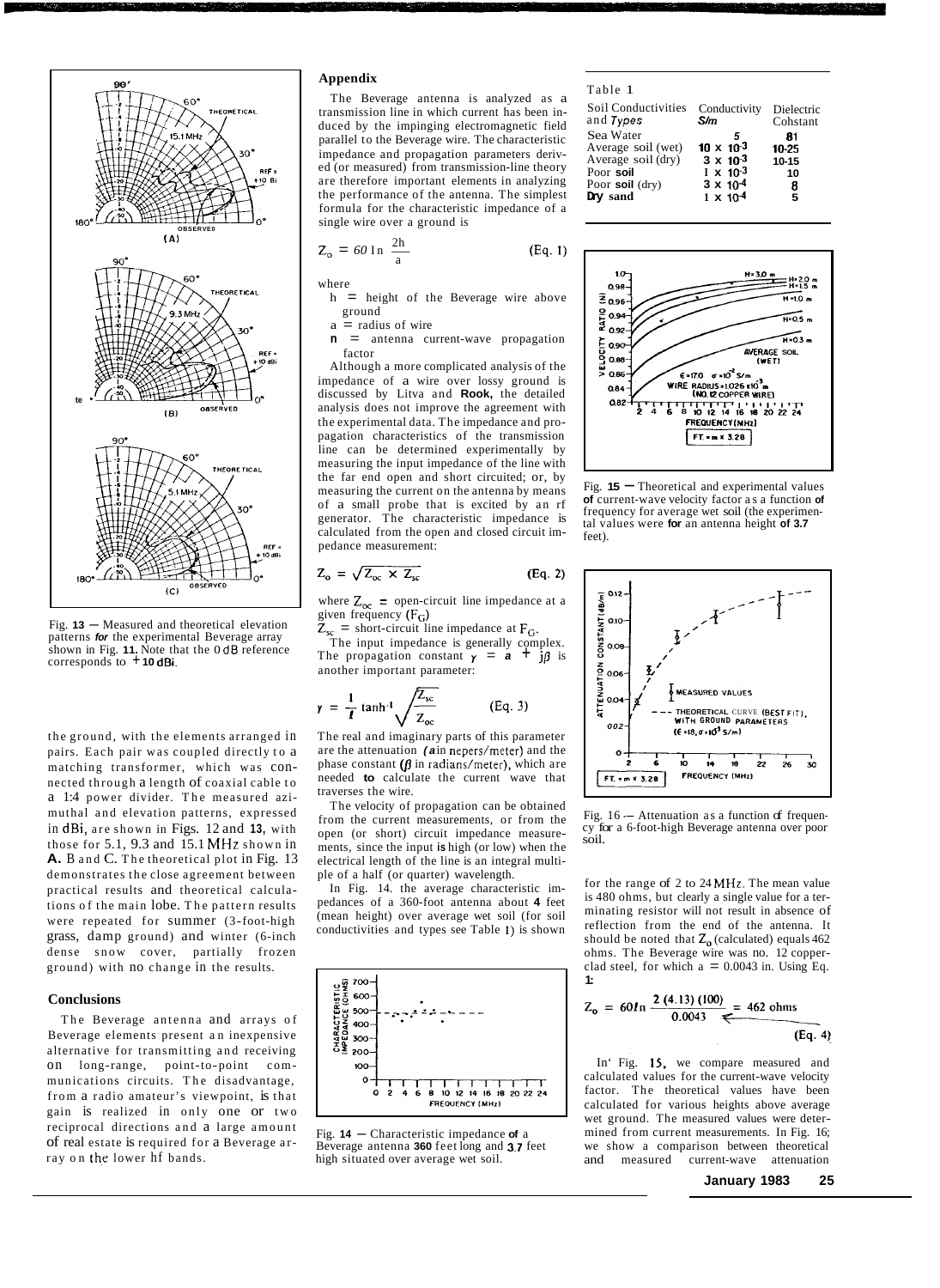(decibels/meter) of another Beverage antenna. which appears to have a poor soil ground.

## **Theory of** Operation

**A** Beverage antenna responds to vertically polarized waves in that it responds to the horizontal component of the vertically polarized ground wave, owing to the tilt of the wavefront, and to the sky wave, because of the tilt of the downcoming wave front. **A** vertically polarized ground wave at the surface of the earth will have a forward tilt, the magnitude of which depends on the conductivity and permitivity of the earth. This slight tilt forward, in the direction of propagation, is responsible for a srpall vertical downward component, sufficient to furnish the power dissipated in the earth over which the wave is passing, and it is the horizontal component parallel to the Beverage wire antenna that induces a current on it (Fig. 17A). This current flows in the direction of the wave travel, which is toward the receiver. **All** portions of the antenna collect energy from the impinging wave field in space, so long **as** the phase of the wave in the antenna does not differ greatly from the exciting field. The gain of a Beverage antenna, relative to an isotropic radiator, for surface or ground waves has been derived by Litva and Rook:

$$
G = \frac{377\pi \sin^2 \theta}{Z_0^{\lambda^2}} \left| \frac{1 - e^{tT}}{\Gamma} \right|^2_{\psi} \qquad (Eq. 5)
$$

$$
d = \text{ till angle of surface} \left\{ \frac{d\mathbf{r}}{d\mathbf{r}} - 1 \right\}^2 + \left( \frac{d\mathbf{r}}{d\mathbf{r}} \right)^2 + \left( \frac{d\mathbf{r}}{d\mathbf{r}} \right)^2 + \left( \frac{d\mathbf{r}}{d\mathbf{r}} \right)^2 + \left( \frac{d\mathbf{r}}{d\mathbf{r}} \right)^2 + \left( \frac{d\mathbf{r}}{d\mathbf{r}} \right)^2 + \left( \frac{d\mathbf{r}}{d\mathbf{r}} \right)^2 + \left( \frac{d\mathbf{r}}{d\mathbf{r}} \right)^2 + \left( \frac{d\mathbf{r}}{d\mathbf{r}} \right)^2 + \left( \frac{d\mathbf{r}}{d\mathbf{r}} \right)^2 + \left( \frac{d\mathbf{r}}{d\mathbf{r}} \right)^2 + \left( \frac{d\mathbf{r}}{d\mathbf{r}} \right)^2 + \left( \frac{d\mathbf{r}}{d\mathbf{r}} \right)^2 + \left( \frac{d\mathbf{r}}{d\mathbf{r}} \right)^2 + \left( \frac{d\mathbf{r}}{d\mathbf{r}} \right)^2 + \left( \frac{d\mathbf{r}}{d\mathbf{r}} \right)^2 + \left( \frac{d\mathbf{r}}{d\mathbf{r}} \right)^2 + \left( \frac{d\mathbf{r}}{d\mathbf{r}} \right)^2 + \left( \frac{d\mathbf{r}}{d\mathbf{r}} \right)^2 + \left( \frac{d\mathbf{r}}{d\mathbf{r}} \right)^2 + \left( \frac{d\mathbf{r}}{d\mathbf{r}} \right)^2 + \left( \frac{d\mathbf{r}}{d\mathbf{r}} \right)^2 + \left( \frac{d\mathbf{r}}{d\mathbf{r}} \right)^2 + \left( \frac{d\mathbf{r}}{d\mathbf{r}} \right)^2 + \left( \frac{d\mathbf{r}}{d\mathbf{r}} \right)^2 + \left( \frac{d\mathbf{r}}{d\mathbf{r}} \right)^2 + \left( \frac{d\mathbf{r}}{d\mathbf{r}} \right)^2 + \left( \frac{d\mathbf{r}}{d\mathbf{r}} \right)^2 + \left( \frac{d\mathbf{r}}{d
$$



Fig. **17** - The wave or Beverage antenna **il-**lustrating: **(A)** current buildup along the wire **for** reception **of** ground wave; and (B) parallel voltage element induced in Beverage wire<br>**because of** a vertically polarized downcoming \*bywave.

$$
26 \qquad 0.57
$$



 $\beta = \beta_0/n$ 

For skywaves, wave tilt is provided by the arrival angle of the downcoming plane wave (see Fig. **17B),** and the magnitude of the induced voltage will depend on the parallel component of the vertically polarized electric field. Again, this induced voltage will cause a current wave to traverse the wire, in the direction of propagation, toward the receiver. The report by Litva and Rook derives expressions for the skywave gain of the Beverage antenna and a computer listing program to calculate the necessary design parameters. Here, we consider the analysis in outline only. The magnitude of the induced voltage on the wire is calculated from the resultant field parallel to the Beverage wire  $\overline{E}_r$ , where

$$
\frac{1^2}{1^2 \psi^{\zeta^2}} \overline{E}_r = \overline{E}_v \sin \psi (1 - \rho_v e^{j \frac{2\pi}{\lambda} 2h \sin \psi})
$$
(Eq.

where  $\rho_V$  is the reflection coefficient for vertically polarized ground waves:

$$
\rho_{\mathbf{v}} = \rho e^{j\dagger} = \frac{\sqrt{\epsilon_{\mathbf{c}}} \sin \psi - \sqrt{\epsilon^2_{\mathbf{c}} - \cos^2 \psi}}{\sqrt{\epsilon_{\mathbf{c}}} \sin \psi + \sqrt{\epsilon^2_{\mathbf{c}} - \cos^2 \psi}}
$$
\n(Ea. 8)

where  $\epsilon_c$  is complex and is given by:

$$
\epsilon_{\rm c} = \epsilon_{\rm r} - {\rm j} \, \frac{\delta_{\rm g}}{\omega \epsilon_{\rm o}} \tag{Eq. 9}
$$

where

 $\epsilon_r$  is the ratio of the dielectric constant of the ground to that of free space

 $d_{g}$  is the ground conductivity in  $\text{mho/meter}$  $\epsilon_0$  is the permittivity of free space (8.85  $\times$ 10-<sup>12</sup> farads/meter)

The negative sign in the equation for  $\mathbf{E}_{r}$  indicates that the horizontal components of the direct and ground-reflected wave are oppositely directed in space.

Since **E,** is parallel to the Beverage wire. **a**  potential gradient results, and the voltage induced in the line can be calculated. This elemental voltage gives rise to an elemental current, and the total current, as a function of the elevation angle  $\psi$  and azimuth angle  $\theta$ , is obtained by integrating over the length of the line. The resulting expression is a complicated function dependent on the transmission-line characteristics, the properties of the ground, the height of the antenna above the ground, and the length of the Beverage wire.

The derived expressions follow. The power gain of a Beverage antenna referred to that of an isotropic radiator is

$$
P_G = \frac{4\pi\mu_0 c \left[1_T (\psi, \theta)\right]^2 Re(Z_0)}{\lambda^2}
$$
 (Eq. 10)



Fig. **<sup>18</sup>**- Theoretical elevation and azimuthal patterns for a Beverage-antenna element situated over average dry **soil.** The length **IS**  *360* feet and height **is** 3 feet.

(assuming  $E_r =$  unity) where

 $\overline{a}$ 

 $\mu_0$  = permeability of free space (4  $\times$  10<sup>-7</sup>)  $c =$  velocity of light

 $Re(Z_0)$  = real part of complex characteristic impedance of Beverage wire

 $I_T(\psi, \Theta)$  = resultant current at receiving end of antenna. which is

$$
I_{T(\psi,\Theta)} = \frac{E_r}{2Z_o} e^{-\frac{\gamma I}{2}} I \cos \Theta \times
$$
\n
$$
\left[\frac{\sinh\left[\frac{r_1 I}{2}\right]}{r_1 I} + P_L e^{\gamma I} \frac{\sinh\left[\frac{r_2 I}{2}\right]}{r_2 I}\right] \qquad (Eq. 11)
$$

where PL is the reflection coefficient, since in general  $Z_1$  will not equal  $Z$ , at all frequencies:

$$
PL = \frac{Z_{L} - Z_{o}}{Z_{L} + Z_{o}}
$$
 (Eq. 12)

$$
z_{L} = \text{terminating resistance}
$$
\n
$$
\gamma_{1} = \alpha + j\beta (1 - N \cos \psi \cos \theta)
$$
\n
$$
\gamma_{2} = \alpha + j\beta (I + N \cos \psi \cos \theta)
$$

$$
\gamma_2 = \alpha + j\beta \left(1 + N \cos \psi \cos \Theta\right)
$$

$$
N = \frac{\mu}{c}
$$

where

 $p =$  velocity of propagation of current on the wire

 $c =$  velocity of light

A typical theoretical elevation and azimuthal pattern for a Beverage antenna over average dry soil is shown in Fig. **18.**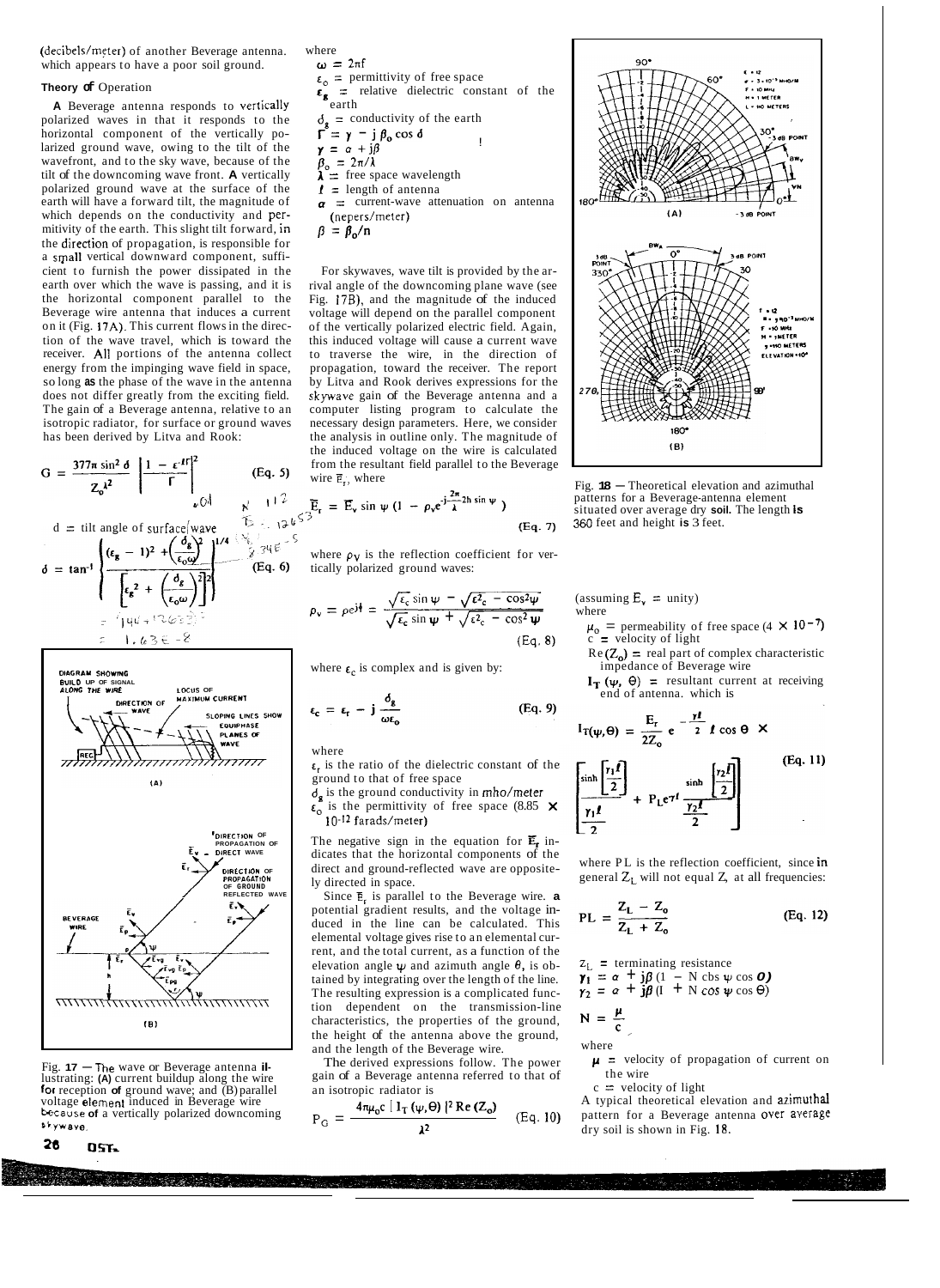### **Notes**

- 
- $m = ft \times 0.3048$ ;  $mi = km \times 1.6$ <br>  $H. H. Beverage. C. W. Rice and E. W. Kellogg,$ <br>
"The Wave Antenna, a New Type of Highly<br>
Directive Array." Trans. A.I.E.E., vol. 42, **Directive Array."**<br>Feb. 1923.

<sup>2</sup>I. Herlitz. "Analysis of Action of Wave Antennas."<br>Trans. A.I.E.E., 1923, vol. 42. pp. 260-266.<br>"H. H. Beverage, "A Wave Antenna for 200 Meter<br>Reception." QST, Nov. 1922, p. 7 (see update<br>of 1922 article in QST, Jan. 19

- 
- **Field Patterns for Horizontal Travelling Wave**

- Antennas," Radio Physics Laboratory, Project<br>
Report No. 19-0-2, Jan. 15, 1953.<br>
"D. N. Travers. P. E. Martin and W. W. Sherrill,<br>
"Use of Beverage Antenna in Wide Aperture High<br>
Frequency Direction Finding (Pt. IV Theory)
- **for technical program. Southwestern IEEE, April 1965.**
- Litva and B. J. Rook, "Beverage Antennas for **HF Communications. Direction Finding and Over-**

New Products

# MOTOROLA BIPOLAR PROM

Motorola has introduced a 16-K Schottky TTL PROM, the MCM76161, with a 70 **ns** (maximum) address-access time. This fully decoded, high-speed, fieldprogrammable ROM is organized **as** 2K, 8-bit words and is pin compatible with standard PROMs and ROMs. Three-state outputs and chip-enable inputs allow expansion *to* larger arrays.

The PROM is manufactured with a logical 1 (output high) at each location, and can be programmed selectively for logical 0 (output low) by raising the **5-V**  supply to 12-V with a rise time greater than  $1 \mu s$ . The programming delay is typically 100  $\mu$ s.

In a family of PROMs ranging in density from 2K to 16K, the MCM76161 is the highest-complexity product. Typical access times are 45 ns and 30 ns for address and chip-enable. The TTL-compatible outputs can sink 16 mA and source 2 mA. Supply current is typically 130 mA. In quantities of 100 to 999, the price is \$18.85 each. For further information contact Jim Miele at Motorola Semiconductor Pro-Miele at Motorola Semiconductor Products Inc., P.O. Box 20912, Phoenix, AZ<br>85036. — *Paul K. Pagel. NIFB* 

# **R.. L. DRAKE** MODEL LF2 AND LF6 LINE'FILTERS

*0* These MOV-protected low-pass ac line filters may be of interest to both Amateur Radio operators and computerists. They are designed to restrict **rf** signals from traveling through the ac power line to and

from equipment used. <sup>5</sup><br>The LF2 contains one grounded duplex<sup>15</sup> outlet, while the LF6 has three duplex outlets. Each duplex outlet has its own hash filter and transient suppressor. The components comprising these filters are mounted on glass-epoxy pc board material and are attached securely to the

means of an MOV (metal oxide varistor)  $\Box$  A series of single-ended Switchconnected across the duplex outlet ter- mode@ pulse-width modulation control minals. The General Electric V22OMA4B circuits, MC34060/MC35060, has been in-Transient protection is afforded by CIRCUITS



MOV used is rated to handle voltage spikes having an 8 *ps* rise time and duration of  $20 \mu s$  with a maximum spike current of 100 A. The rf line filters consist of ferrite-core inductors and disc-ceramic capacitors arranged in a T configuration on each side of the ac'line.

Black-anodized aluminum enclosures are used for the filter assemblies. A no. **10**  bolt is affixed to one end of the case. This grounding stud should be connected to a nearby station ground point. It is internally connected to the case, the duplex outlet ground and the ground wire of the ac line cord.

A lighted **ON/OFF** rocker switch on the LF6 indicates when power is supplied to the outlets. This filter is also supplied with a 15-A line fuse; the LF2 is unfused. **A**  three-conductor ac line cord attaches each filter assembly to the ac source.

They are available from the R. L. Drake They are available from the K. L. Drake<br>The LF2 contains one grounded duplex  $\overline{C}$  Company, 540 Richard St., Miamisburg,<br>tlet, while the LF6 has three duplex **OH** 45342. *- Paul K. Pagel, NIFB* The LF2 measures **5.4 x** 2.4 **x** 1.7 inches **(LWD)** and the LF6 is 16.2 **X 2.4**  x 1.7 inches (LWD) in size.' Price class **of** the LF2 is \$40 and \$70 for the LF6.

 $'$ mm =  $i$ nches  $\times$  254

# SWITCHMODE<sup>®</sup> CONTROL MOTOROLA SINGLE-ENDED

the-Horizon Radars." Communications Research<br>Centre Report No. 1282, Ottawa, Aug. 1976.<br>"E. A. Laport, Radio Antenna Engineering (New<br>York: McGraw Hill Book Co., Inc.. 1952). pp.

- **55-60.**<br>55-60.<br>*I*. A. Misek. The Beverage Anfenna Book
- 
- "V. A. Misek. The Beverage Anfenna Book<br>
(Hudson, NH: V. A. Misek, 1977).<br>
"C. Barnes, "XELEDOP Antenna Pattern Mea-<br>
suring Equipment. 2 to 50 MHz," Stanford<br>
Research Institute, Menlo Park, CA, July 1965.<br>
"G. E. Moss, N
- **Arrays for HF Transmission," Communications Research Centre Report No. 1318, July 1978.**

troduced by Motorola. Designed specifically for Switchmode@ power supply control, the MC34060/MC35060 is a lowcost, single-ended version of the Texas Instruments TL494 push-pull control circuit. Its electrical specifications are identical **to** the TL494 for all common characteristics.

These devices feature complete pulse width modulation control circuitry, adjustable dead-time control, and an uncommitted output transistor which can source or sink 200 mA. The MC34060/35060 has on-chip error amplifiers, a 5-V reference and an oscillator with master or slave operation. They're available in 14-pin plastic and ceramic packages with an operating temperature range of 0 to  $+70^\circ$  **C.** The plastic MC34060 and ceramic MC34060 are \$1.85 and \$2.15 each, respectively, in quantities of **100** to 999. **A** fulltemperature-range  $(-55 \text{ to } +125 \text{° C})$ version is available in the ceramic package only (MC34060L) at \$7.85 each in **100** to 999 quantities. For further information, contact Bob Benzer at Motorola Semiconductor Products Inc., **P.O.** Box 20912, contact Bob Benzer at Motorola Semicon-<br>ductor Products Inc., **P.O.** Box 20912,<br>Phoenix, AZ 85036. - *Paul K. Pagel,* Phoenix, A*L* 85036. — *Paul K. Pagel,*<br>*NIFB*  $\overline{a}$